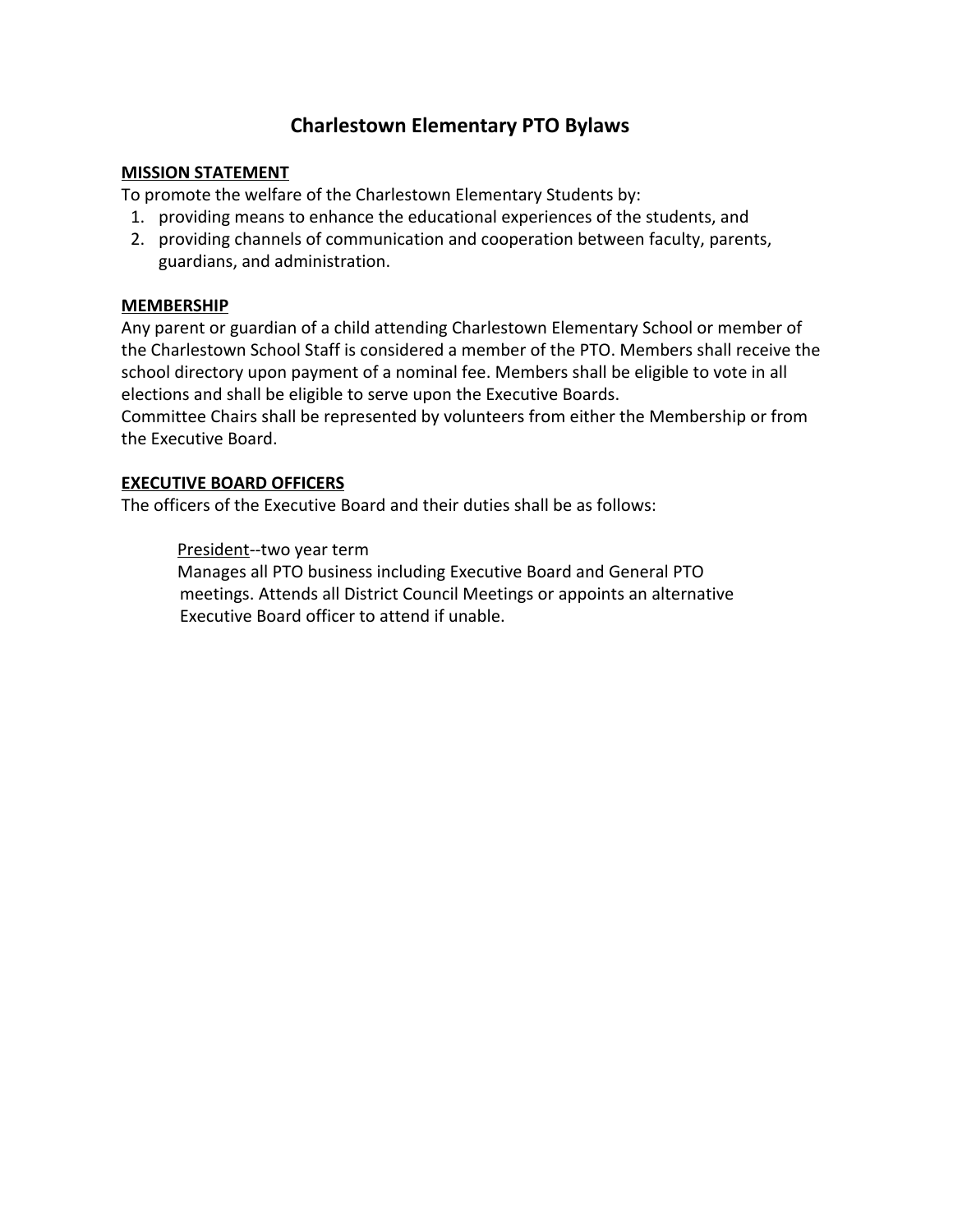First Vice President‐‐two year term

Assists current President with duties. Attends administrative meetings with the President. Coordinates Back to School Night.

Second Vice President‐‐two year term Assists other Executive Board members with their duties.

#### Treasurer‐‐two year term

Handles and accounts for all PTO funds. Responsible for filing of yearly tax returns, and working with accountants.

#### Assistant Treasurer‐‐two year term

Assists Treasurer with duties and handles all special accounts. In the absence of the Treasurer at any school event, the Assistant Treasurershall assume the role of Acting Treasurer.

Corresponding Secretary‐‐two year term Handles all correspondence related to the PTO business. Acts as parliamentarian at all PTO meetings to ensure adherence to Robert's Rules of Order.

Recording Secretary-- two year term

Records and distributes the minutes concerning all PTO meetings. Records the minutes during all Executive Board Meetings.

# **ELECTION OF EXECUTIVE BOARD OFFICERS**

A Nominating Committee shall submit nomination for officers. There shall be eight members on the Nomination Committee. The Executive Board shall appoint individuals to the Nominating Committee during the month of February. This committee shall consist of six individuals from the membership, where each of the six members represents a different grade level. In addition, there shall be two Executive Board Officers on the Nominating Committee, with and additional Executive Board member approved as an alternate.

The consent of each candidate for Executive Board office must be obtained before his/her name is placed in the nomination. Any member of the Nominating Committee may be eligible for the office, but shall recuse him/herself from any discussion concerning his/her candidacy for office.

# **BALLOTS**

The Nominating Committee shall report the name of the candidates for each eligible Executive Board position. The names shall be announced at the April PTO meeting. In addition, the candidates shall be announced in the form of a ballot included in the school newsletter distributed during the last two weeks of April. Ballots shall also be available in the PTO files.